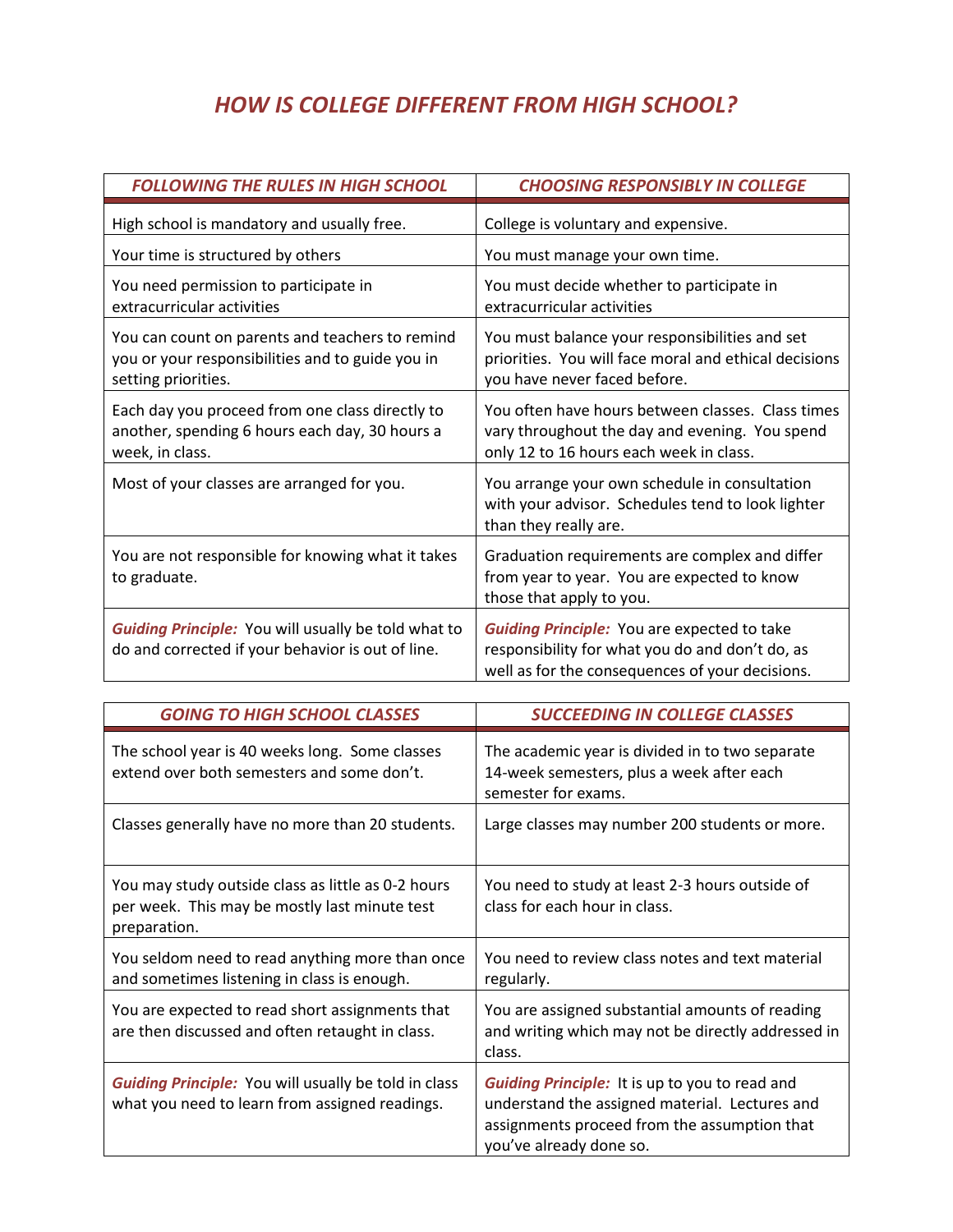| <b>HIGH SCHOOL TEACHERS</b>                                                                                                   | <b>COLLEGE PROFESSORS</b>                                                                                                                                                                                                                                                     |
|-------------------------------------------------------------------------------------------------------------------------------|-------------------------------------------------------------------------------------------------------------------------------------------------------------------------------------------------------------------------------------------------------------------------------|
| Teachers check your completed homework                                                                                        | Professors may not always check completed<br>homework, but they will assume you can perform<br>the same tasks on tests.                                                                                                                                                       |
| Teachers remind you of your incomplete work.                                                                                  | Professors may not remind you of incomplete<br>work.                                                                                                                                                                                                                          |
| Teachers approach you if they believe you need<br>assistance.                                                                 | Professors are usually open and helpful, but most<br>expect you to initiate contact if you need<br>assistance.                                                                                                                                                                |
| Teachers are often available for conversation<br>before, during or after class.                                               | Professors are usually only available during their<br>scheduled office hours.                                                                                                                                                                                                 |
| Teachers have been trained in teaching methods<br>to assist in imparting knowledge to students.                               | Professors have been trained as experts in their<br>particular areas of research.                                                                                                                                                                                             |
| Teachers provide you with information you missed<br>when you were absent.                                                     | Professors expect you to get from classmates any<br>notes from classes you missed.                                                                                                                                                                                            |
| Teachers present material to help you understand<br>the material in the textbook.                                             | Professors may not follow the textbook. Instead,<br>to amplify the text, they may give illustrations,<br>provide background information or discuss<br>research about the topic you are studying. Or they<br>may expect you to relate the classes to the<br>textbook readings. |
| Teachers often write information on the board to<br>be copied in your notes.                                                  | Professors may lecture nonstop, expecting you to<br>identify the important points in your notes. When<br>professors write on the board, it may be to amplify<br>the lecture, not to summarize it. Good notes are a<br>must.                                                   |
| Teachers impart knowledge and facts, sometimes<br>drawing direct connections and leading you<br>through the thinking process. | Professors expect you to think about and<br>synthesize seemingly unrelated topics.                                                                                                                                                                                            |
| Teachers often take time to remind you of<br>assignments and due dates.                                                       | Professors expect you to read, save and consult<br>the course syllabus (outline). The syllabus spells<br>out exactly what is expected of you, when it is due,<br>and how you will be graded.                                                                                  |
| Teachers carefully monitor class attendance.                                                                                  | Professors may not formally take attendance, but<br>they are still likely to know whether or not you<br>attended.                                                                                                                                                             |
| <b>Guiding Principle:</b> High school is a teaching<br>environment in which you acquire facts and skills.                     | <b>Guiding Principle:</b> College is a learning<br>environment in which you take responsibility for<br>thinking through and applying what you have<br>learned.                                                                                                                |